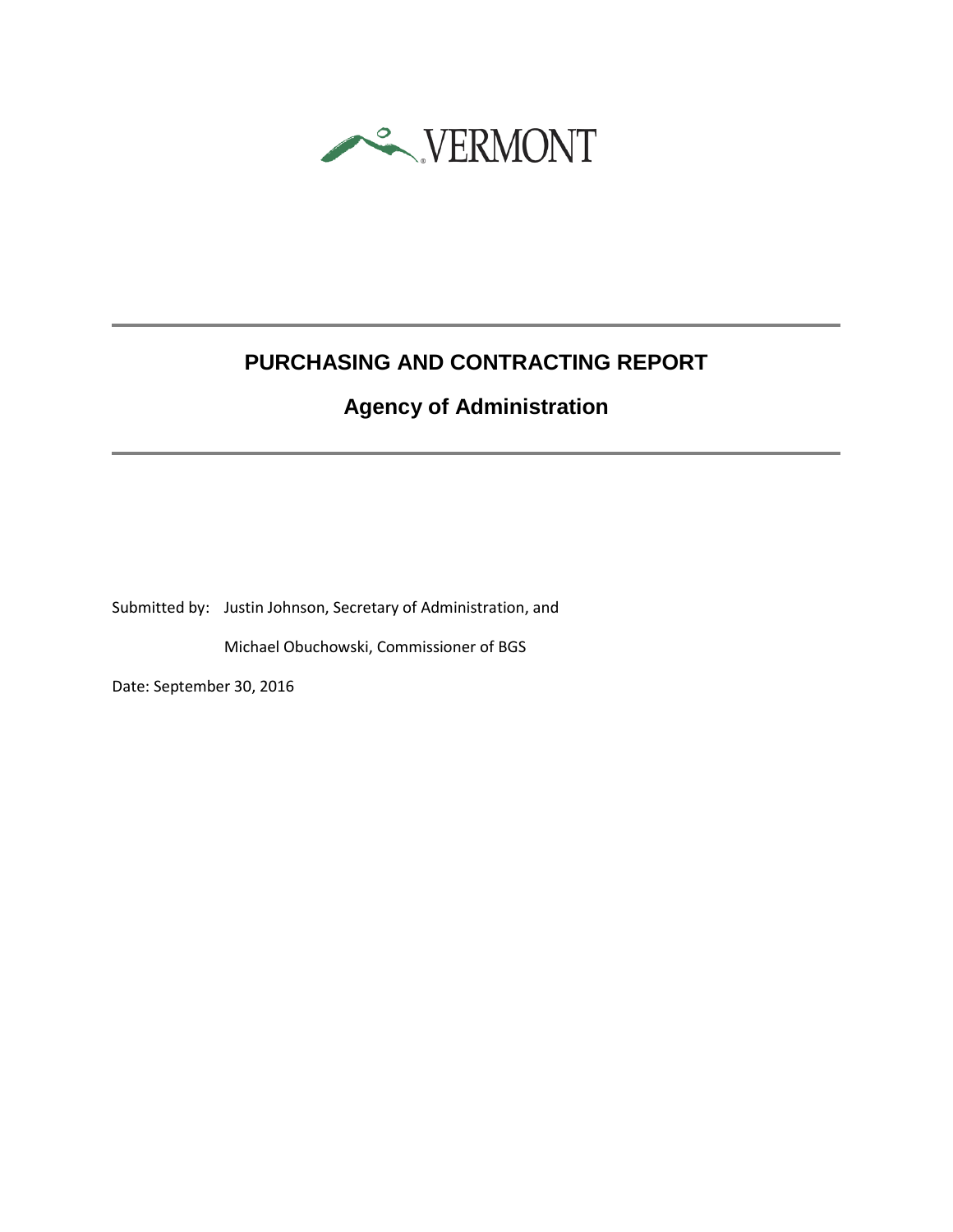# **TABLE OF CONTENT**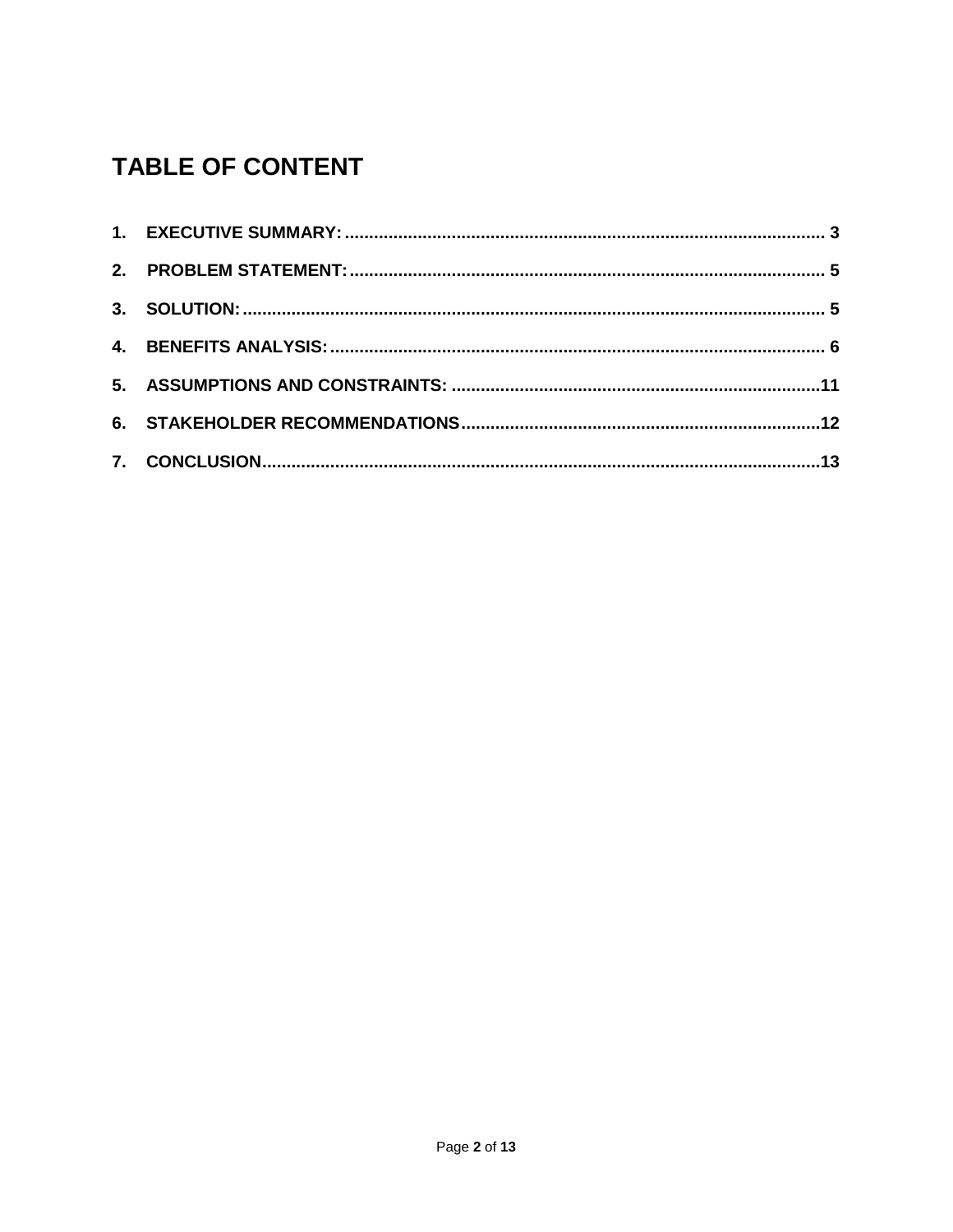#### <span id="page-2-0"></span>**1. EXECUTIVE SUMMARY:**

In accordance with Acts of 2016, No. 172 Section E.100.4 (the "Act"), the Secretary of Administration and the Commissioner of the Department of Buildings and General Services hereby submit this plan for the State's purchasing and contracting services that will result in improved State services and increased financial savings. We recommend moving forward with consolidation of more of the State's procurement responsibilities within the Office of Purchasing & Contracting (OPC) and elevating the OPC to be a direct report to the Secretary of Administration. It is achievable and serves the following purposes:

- Provides an enterprise approach to acquisition of services as well as commodities
- General potential cost savings through eliminating redundancies
- Leverages statewide spending on services as well as commodities
- Increases transparency and accountability in State procurement and contracting
- Decreases risks associated with failed contracts, protests and legal action
- Creates efficiencies through streamlined operations and processes
- Effectively leverages existing procurement and contracting expertise
- Positions the State for next generation integrated e-procurement systems

Procurement Reform or Reengineering is not a new concept. In the past few years, an increasing number of states have reformed or reengineered their procurement systems to improve efficiencies, increase transparency, ensure an open and fair procurement process, maximize the buying power of the state and generate savings.

Vermont law currently only authorizes the OPC, residing within BGS, to centrally manage COMMODITY purchases (fuel, supplies, materials, equipment). Vermont has a decentralized approach to procuring and contracting for services. Each department or agency (referred to together herein as "agency") is in charge of the process of procuring and contracting for services from "cradle-to-grave". This allows, to a great extent, each agency to apply its own individual interpretation of Bulletin 3.5 and style of contracting which may fall short of the "best practices" intended by Bulletin 3.5 to protect the best interests of the State and the taxpayers. Since 2004 the Office of the Auditor of Accounts has produced no fewer than five audit reports, non-audit reports and memoranda addressing agency procurement and contracting practices. Inconsistent State procurement and contracting practices may also make it more difficult for the vendor community to participate in the procurement process. The consolidation of procurement processes at the executive level with clear authority from the Legislature and the Secretary of Administration to set governance, issue policy and actually direct certain agency procurements will facilitate procurements that are more uniform, transparent and efficient; reduce the risk contracts will have inappropriate terms and conditions and payment provisions; and enable the State to take full advantage of its collective purchasing power.

As stated in subsection (b) of the Act, the evaluation shall include recommendations from the Chief Performance Officer, the Director of the Office of Purchasing and Contracting, the Commissioner of Finance and Management and the Attorney General. This Plan was done in consultation with the Chief Performance Officer (Susan Zeller), the Director of the Office of Purchasing and Contracting (Deborah Damore), and the Office of the Attorney General (AAG Jaye Pershing-Johnson), all of whom support this Plan and the recommendations herein.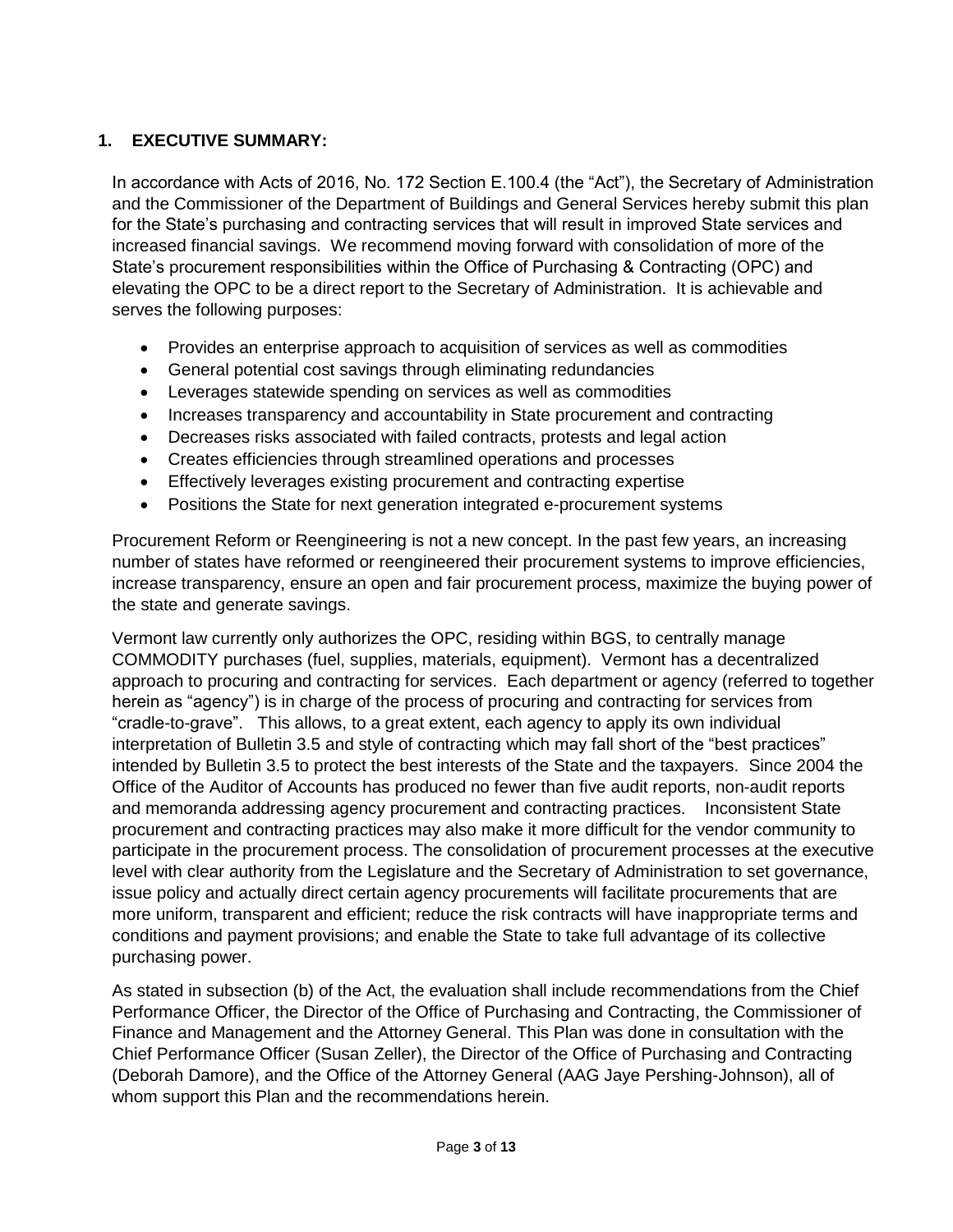Additional Comments are provided by the Commissioners of Finance & Management and BGS:

*Andy Pallito: "This move will allow for a more seamless review of contracts, by the Purchasing Division, prior to signature by the Secretary of Administration. Currently the Department of F&M does these reviews, however, they are more appropriately placed within the Purchasing Division";*

*Michael Obuchowski: "I am supportive of the initiative and it should have happened several years ago".*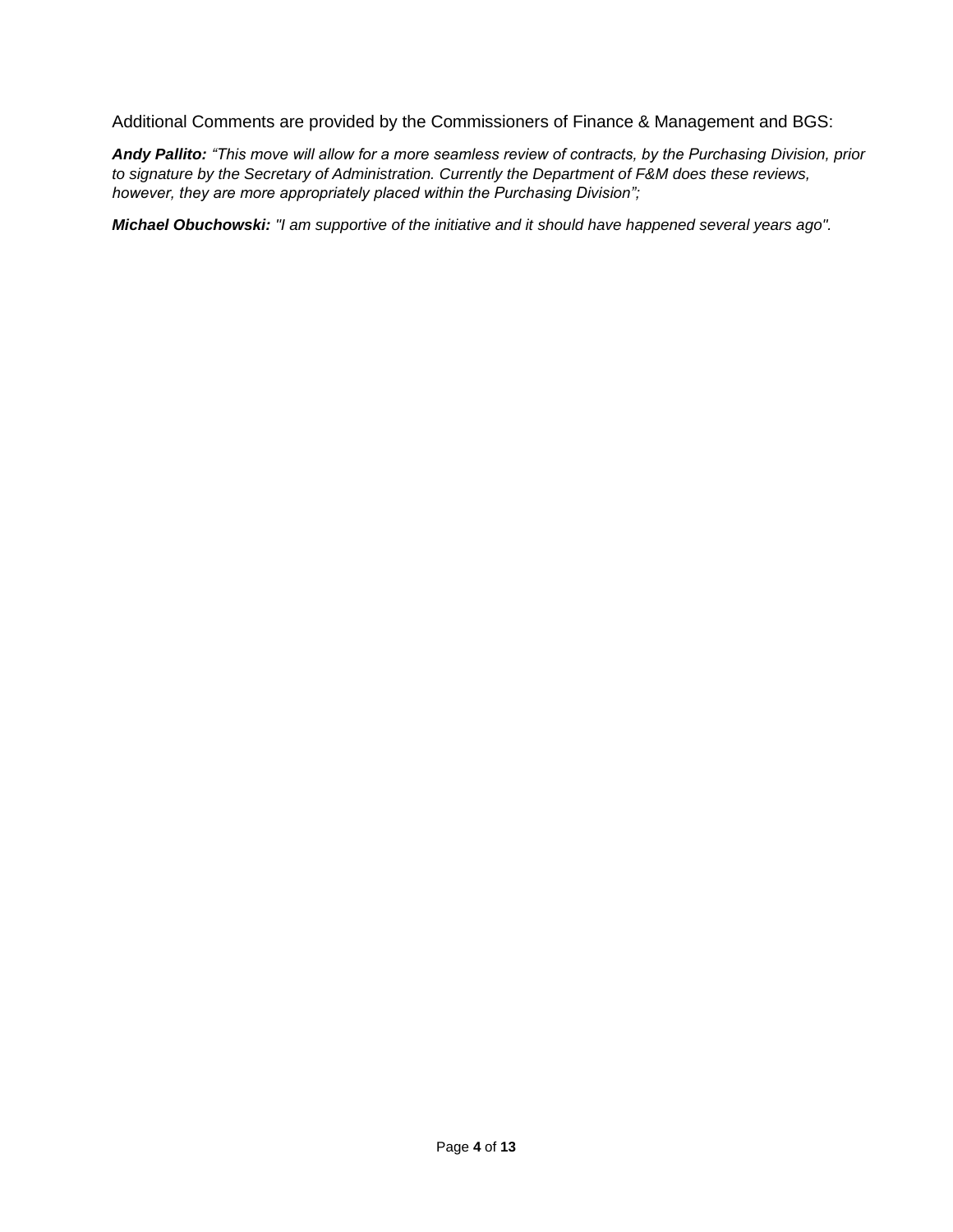# <span id="page-4-0"></span>**2. PROBLEM STATEMENT:**

The Legislature has given the Commissioner of BGS centralized authority to purchase fuel, supplies, materials and equipment ("goods") as well as certain construction-related services and building custodial services. The Legislature recognized that this central purchasing authority would reduce redundancies, facilitate statewide purchasing and reduce costs. We recommend expanding the role of the OPC to facilitate the procurement of services for all of the same reasons. Further, given the complex nature of procurement and contracting for services, we recommend consolidating all purchasing authority directly within the Office of the Secretary of Administration which issues the State's contracting Bulletin 3.5.

Between 2001 and 2014, executive branch contracts for services increased 180%, from 719 to 2,011. The overall value of contracts for services over this period grew 300%, from \$130.4 million to \$519.7 million.<sup>1</sup> In most cases, services contracts can represent higher risk and/or involve greater dollar spend due to the nature of the service. As an example, the State has made and continues to make considerable investment to replace outdated legacy IT systems with modern technology for health and human services, human resources, public safety, transportation, tax and finance and administration. These contracts are generally for periods greater than one year and present the State with an enormous degree of cost and risk.

Centralized service procurement at the executive level will play a greater role to increase the success rate of these associated contracts and programs. Through common best practice solicitation and award processes, OPC will work with agencies to design and implement procurements and contracts that enable better controls and management over the contract life. The OPC can offer training for best practices in service contract management for the contract and project managers. Increased service contract success equates to a lower cost of government, and increased delivery of intended services to our taxpayers, at economies of scale which often escape us at present.

Currently, in many instances agency program managers are also handling the procurement function. This results in an inefficient allocation of scarce State resources and is problematic for the State from a risk perspective. Centralization permits agency program managers to focus their expertise as subject matter experts on defining the contract requirements for purposes of the procurement and contracting and utilizes the expertise of the OPC to conduct the procurement and ensure that those particular projects or purchases that are high dollar and / or high risk are getting the attention, resources, and expertise needed for the procurement.

#### <span id="page-4-1"></span>**3. SOLUTION:**

 $\overline{\phantom{a}}$ 

We propose creating a centralized Division of Purchasing & Contracting within the Office of the Secretary of Administration and structured as follows:

- Centralized procurement authority, one voice one mission
- Maintain a Director who is a procurement professional and a classified employee.

<sup>&</sup>lt;sup>1</sup> From the Auditor of Accounts, report to the Agency of Administration; Sole Source Contracts: Extraordinary Use in Ordinary Times, December 14, 2015; Non-Audit report 15-08, p. 5, citing Workforce Reports by the Department of Human Resources which do not reflect peaks and troughs during this period.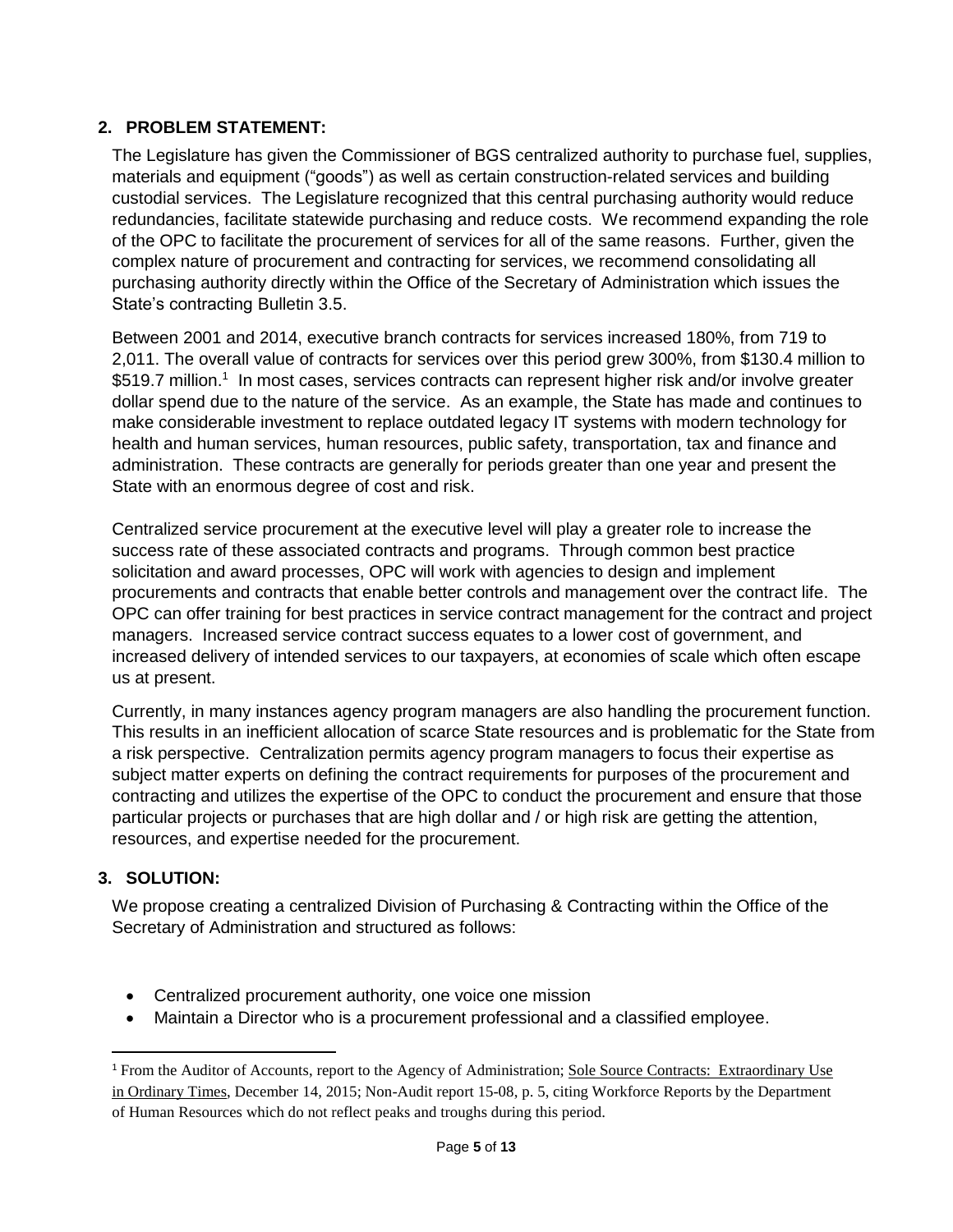- Central governance (control) over all processes, policies and procedures, models and templates (i.e. model RFP forms and pre-approved contract forms to be used by agencies)
- Standardized forms/templates, process, centralized training, record keeping, centralized review and posting process, standardized bid opening, bid review, contract award and vendor notification processes.
- State agencies are mandated to use statewide contracts for all commodities and for services whenever available.
- Services shall be bid by the OPC; OPC assists with the production of the RFP, reviews the RFP prior to posting and posts the RFP
	- o OPC manages RFP public opening with representatives of the agency to ensure proper handling of bids
- OPC reviews all contracts for services; OPC experts will replace Finance & Management Budget Analysts in reviewing contracts prior to Secretary of Administration signature.
	- o Elimination of separate database maintained by F&M.
- Adequate staffing within the AGO and OPC to provide the necessary expertise required to handle procurement and contracting issues on an enterprise basis and support the OPC contracting agencies
	- o
- Statutory revisions:
	- $\circ$  Commodities: BGS Commissioner currently has authority for commodities in Title 29. We recommend those provisions would be moved from Title 29 into Title 3 into a new section which clarifies the role of the Division of Purchasing and Contracting under the authority of the Secretary of Administration. At the very least, those statutes that reference the Commissioner in Title 29 would need to be changed to the Secretary.
	- $\circ$  Contracts for service: Currently state statutes prescribe very little authority for governance and oversight over procurement processes and contracts for services. That said, the Secretary, under its general authority to oversee the business of the Executive Branch, issues Bulletin 3.5. (In addition, the AGO reviews all contracts for service over \$25,000 to certify the engagement is not contrary to the spirit and intent of the classification plan and merit system principles set out in V.S.A. Title 3, Chapter 14.) We recommend consolidating all procurement authority in Title 3 under the powers and duties of the Secretary with authority to delegate this responsibility to the Director of OPC.

#### <span id="page-5-0"></span>**4. BENEFITS ANALYSIS:**

Centralization of OPC maximizes opportunities to:

- Achieve cost savings through eliminating redundancies at agency level and improved spend management
- Leverage statewide spending on services as well as commodities
- Consolidating limited resources
- Increase transparency and accountability in State procurement and contracting
- Create efficiencies through streamlined operations and processes
- Position the State for next generation integrated e-procurement systems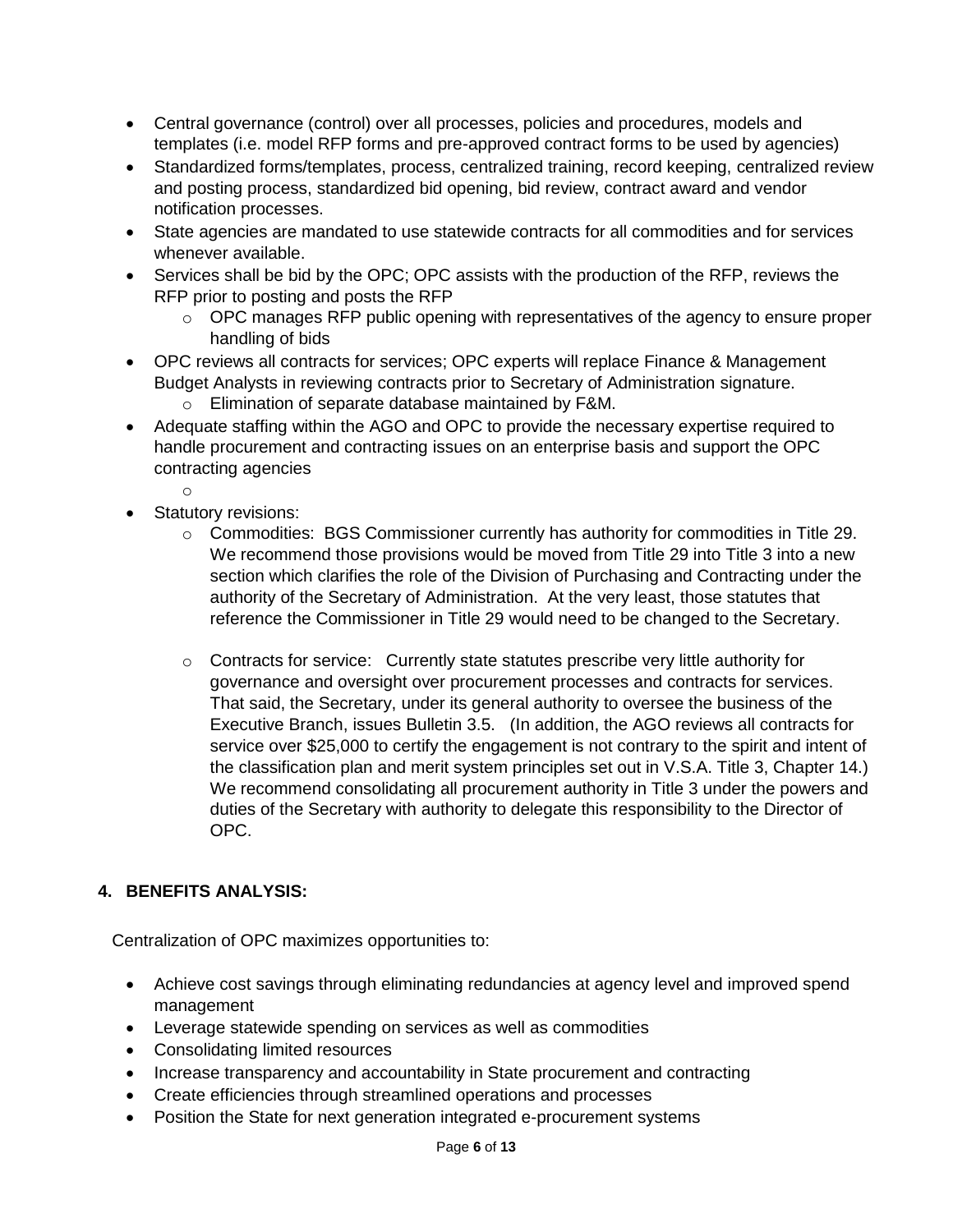Legislature- or Governor-driven ethics reform and accountability

# **A. Generates Potential Cost Savings Through Eliminating Redundancies And Improved Spend Management**

Centralization will serve to offset procurement infrastructure costs using best practices and forward thinking strategies. OPC will be able to strategically source both goods and services requirements rather than having every agency contract for these requirements independently.

# **B. Leverages Statewide Spending On Services As Well As Commodities**

A centralized OPC permits the State to take advantage of a greater aggregation of volume which leads to more aggressive pricing. This has proven to be the case with commodities and the intent with centralization is to maximize the State's global purchasing power across all goods and services suppliers. This not only results in lower per item costs for goods, but also incentivizes service providers to offer discounts and increase soft benefits (favorable terms and conditions).

Another tool which could be expanded through centralization is cooperative multi-state purchasing of services. Although Vermont is a small state it has the same needs and requirements as larger states. As such, we continually look for opportunities to leverage our spending with cooperative purchasing as one of those options. BGS currently has specific statutory authority to allow cooperative purchasing arrangements for goods. This could be expanded to include services and could maximize options on the national level, northeast, and/or with just one other state, political subdivision and/or school. Other cooperative opportunities include GSA, "piggybacking" on another state's procurement effort, or a pure cooperative whether with one other state or on the national level.

# **C. Increases Transparency And Accountability In State Procurement And Contracting**

Centralization will serve to standardize procurement practices and provide for consistency in messaging, predictability of operations and consistent interpretation and implementation of purchasing and contracting policies and procedures (Bulletin 3.5) which prescribes the manner in which all goods and services are to be procured by State agencies. A central OPC at the executive level will facilitate implementation and administration of the State's priorities and goals, including effective utilization of performance measures, econometric modeling, proper classification of contract employees versus independent contractors and proper coding for tracking and reporting on procurements and contracting.

Standardization will also facilitate relations with the contracting and vendor community. There should be few, if any, deviations in process which are currently found from one agency to the next. Further, there will be consistency in negotiated pricing and terms and conditions among contracts with the same vendor. Vendors can rely on one process and a consistent contracting approach. Examples include RFPs which will all look the same and be issued in a consistent manner; bidders' conferences will be run with a consistent agenda and terms and conditions with a single vendor will not vary by agency.

A central OPC will allow for centralized tracking and reporting on procurements and contracts. BGS is routinely asked by the Legislature about procurement and contracting rules, and statewide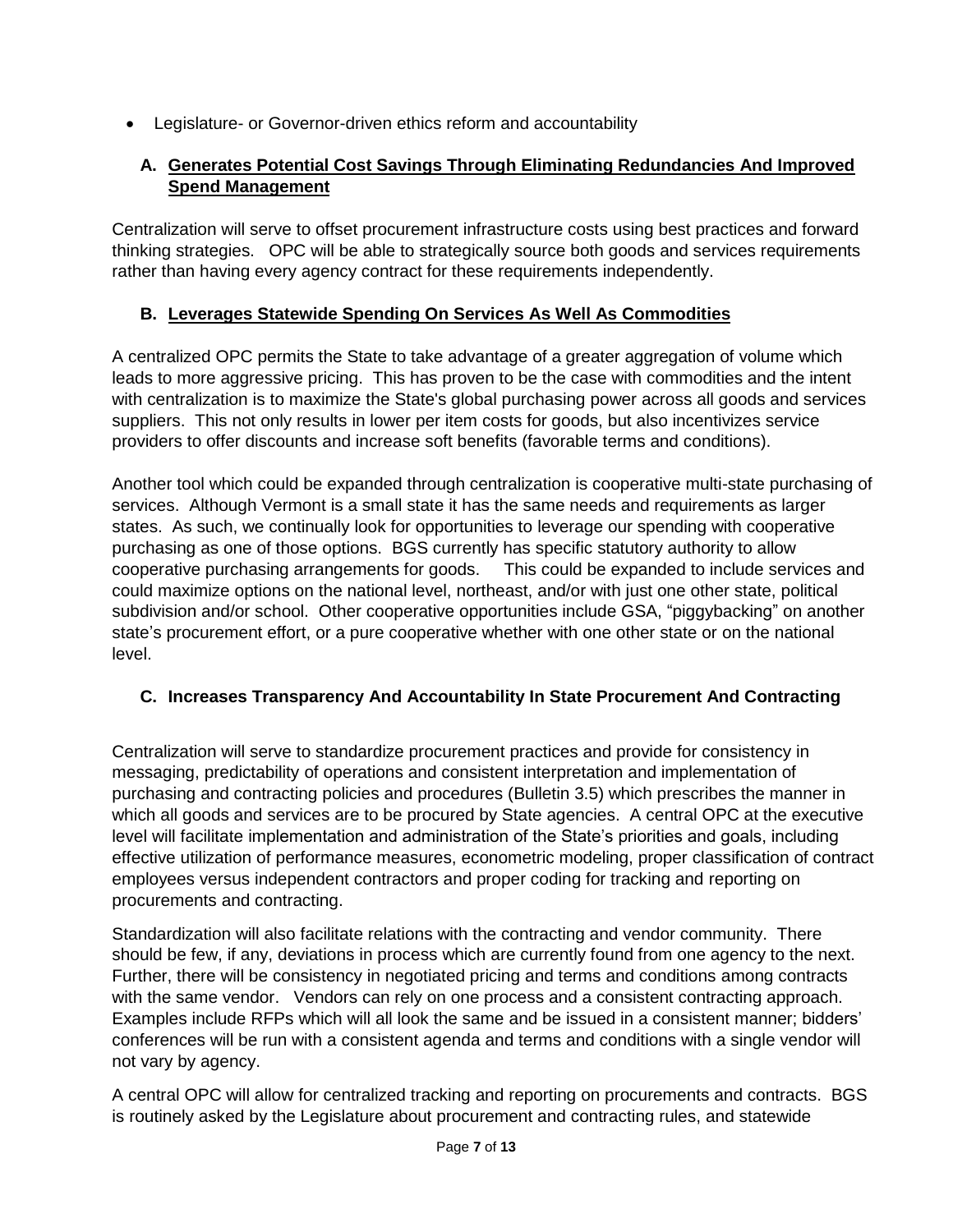contracts. Currently, BGS can only tell that part of the story relating to the procurement of commodities and BGS contracting for services. A central OPC could report about the number, types, selection processes, size and management of all contracts for services as well as commodities.

Since 2004 the Office of the Auditor of Accounts has issued no fewer than five (5) audit reports, nonaudit reports and memoranda addressing agency purchasing and contracting practices, with the most recent two in 2015, Use of Non-Competitive and Non-Standard Contracts Contrary to State and Agency Requirements and Sole Source Contracts: Extraordinary Use in Ordinary Times.<sup>2</sup> In this report the Auditor noted the high frequency of sole source contracts across the five departments and agencies in the analysis and raised questions about the effectiveness of the State's contract management. The report noted:

In that "the State prescribes to a free and open bidding process that affords all businesses equal access and opportunity to compete for state contracts for goods and services," state officials have a responsibility to the public and to Vermont businesses to make every effort to competitively bid contracts.

The report also noted with approval the Secretary of Administration's determination to centralize reporting on manner of selection to simplify the collection of this information and facilitate monitoring and evaluation of the State's contracting practices. Further the Auditor noted the future implementation of a centralized procurement system (discussed below).

Finally, the intent around relocation of the OPC as a Division of the Office of the Secretary of Administration is to invest OPC guidance with the full force and authority of the SOA, making agency compliance with OPC procurement practices mandatory and measurable as opposed to voluntary and advisory in nature. While each agency will remain responsible for contract compliance, implementation and enforcement, centralization of the OPC will create a single source accountable for procurement practices across State agencies.

# **D. Decreases Risks Associated With Failed Contracts, Bid Protests And Legal Action**

State agency use of non-standard procurement processes and non-standard contracts increases the risk of failed contracts stemming from both the failure to adequately prepare for a procurement and the failure to include appropriate performance requirements, performance-based payment provisions and terms and conditions which adequately address State risks. Further, State agency use of nonstandard procurement processes and non-standard contracts increases the risk that bidders protest or threaten to protest vendor selection and potentially challenge a selection through court action. The intent of a central OPC is to reduce these risks, particularly with respect to high risk, high dollar procurements through the use of standardized processes, a single point of contact and expert contract negotiation.

 $\overline{a}$ 

<sup>&</sup>lt;sup>2</sup> Keys to Success - [Improving Accountability, Contract Management & Fiscal Oversight at the Department of Corrections](http://auditor.vermont.gov/sites/auditor/files/Keys%20to%20Success.pdf) 2004,

Special Review, Vermont State Auditor, May 26, 2004; The Basics of Contract Management in Vermont State Government: Reducing the Risks and Increasing the Benefits of Service Contracts Through Stronger Contract Management and Monitoring, Special Report, Vermont State Auditor, September 8, 2004; Vermont Health Connect: Status of Planned Enhancements, Vermont State Auditor Rpt. No 15-09, November 18, 2015; Sole Source Contracts: Extraordinary Use in Ordinary Times, December 14, 2015, Non-Audit Report 15-08; Agency of Education: [Use of Non-Competitive and Non-Standard Contracts Contrary to State](http://auditor.vermont.gov/sites/auditor/files/Agency%20of%20Education%20Audit%20Report%2012.17.15.pdf)  [and Agency Requirements,](http://auditor.vermont.gov/sites/auditor/files/Agency%20of%20Education%20Audit%20Report%2012.17.15.pdf) Vermont State Auditor, Rpt. No. 15-10, December 17, 2015.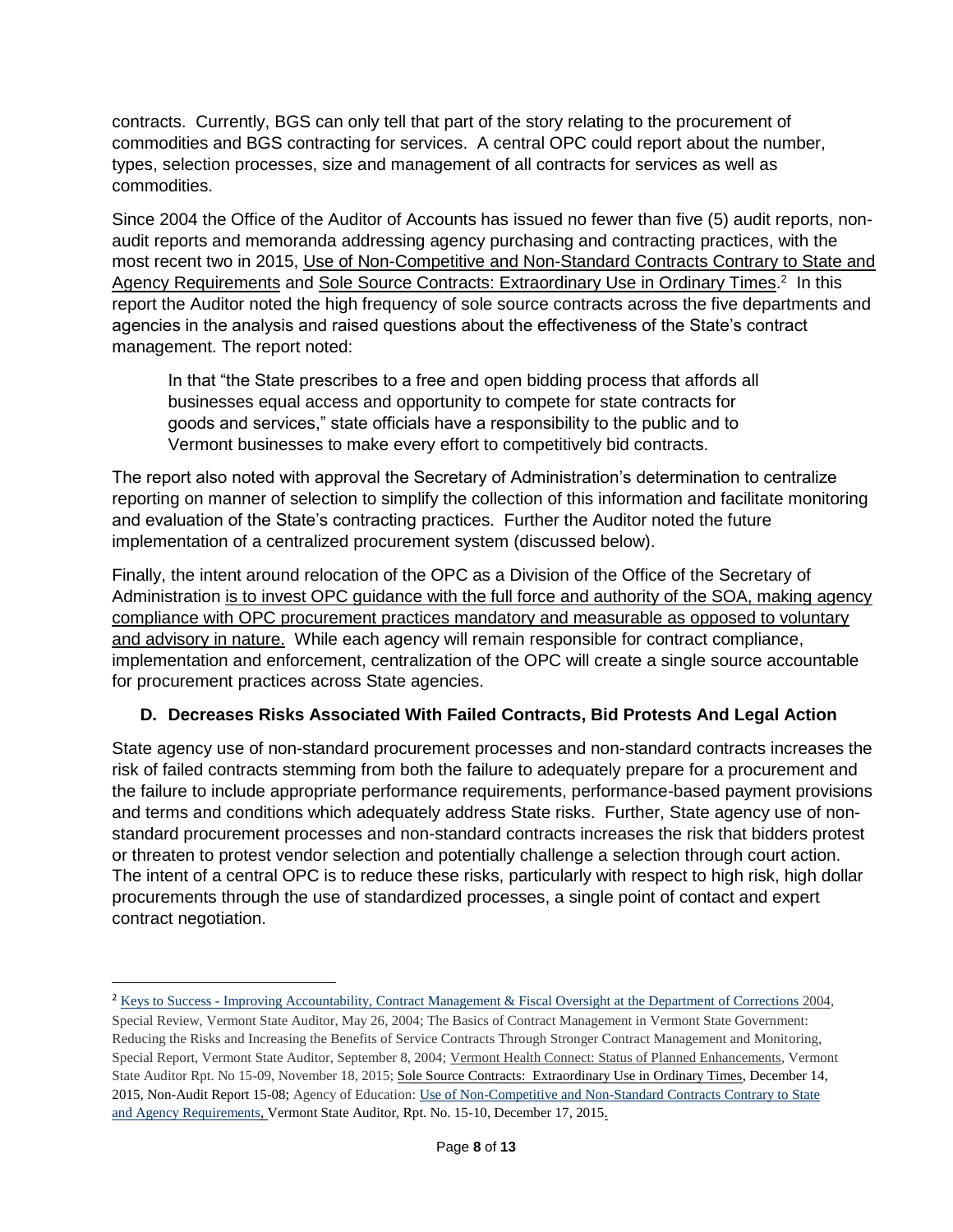It is often the case that an individual in an agency that has program or project management accountability is tasked with the procurement activity for a specific project. These individuals have the technical acumen for the project (subject matter expertise), but not the procurement and contracting expertise (process / administration expertise). Centralization brings greater expertise on compliance with the process and brings a more focused and consistent application of risk mitigation.

The use of dedicated expert legal counsel will also decrease these risks. The Office of the Attorney General currently has two attorneys focused primarily on the needs and requirements of State procurements and contracts. In addition, there are embedded Assistant Attorneys General at AOT and AHS who have developed expertise in this area. The AGO is responsible for reviewing all contracts over \$25,000 for consistency with applicable law and "as to form" pursuant to Bulletin 3.5. The AGO currently negotiates and reviews complex contracts, including IT contracts, for most Executive Branch agencies, the Office of the Treasurer, the Secretary of State and the E 911 Board. The AGO has also worked in consultation with the Judiciary on procurement and contracting issues. Examples include contracts for the BGS Montpelier Heat Plant, the HR timekeeping system, the Finance and Management budget management system, the Tax Department electronic integrated tax system, and electronic elections and corporations' administration systems for the Secretary of State. Additional services include advice on procurement policy (including Bulletin 3.5), legal and policy interpretation, contract enforcement, advice on the creation and updating of all contract forms and templates, contract disputes, training, and any other legal requirements of the OPC.

In some cases, agencies rely on in-house counsel to assist with procurement and contract issues. Like program staff most in-house counsel are typically hired for their subject matter expertise related to the particular agency mission and not for their expertise in State procurement policies and processes or contract law. In-house counsel called upon to negotiate a contract may agree to terms which the AGO may not approve in accordance with applicable law or Administrative Bulletin. Further, it is the role of the AGO to defend or represent the State in contract disputes resulting in litigation or mediation. Most states that have "centralized" procurement responsibilities have at least one dedicated attorney, and more often than not, a dedicated legal team, who focus solely on the needs and requirements of the procurement / contracting process. In Vermont, the AGO provides the necessary expertise required to handle procurement and contracting issues on an enterprise basis and supports the OPC and contracting agencies. A centralized OPC would facilitate the allocation and prioritization of AGO resources dedicated to this purpose. Because of the importance of the goals of decreased risk of failed contract as well increased efficiencies and improved services. It is important to ensure appropriate AGO resources are available for this purpose.

# **E. Create Efficiencies Through Streamlined Operations And Processes**

The sole purpose of the OPC has historically been statewide procurement of commodities. OPC also routinely provides interpretation and guidance to agencies on procurement activities, and provides outreach and training to agencies on the subject matter of procurement as requested. In many instances, the guidance requested is for procurement for services and the guidance and recommendations for a path forward are around understanding of process, procedures and appropriate documentation.

As discussed above, in many instances the program and technical managers are tasked with the procurement function for a particular project and these program and technical managers have no procurement or contracting knowledge or expertise. Very often these individuals are completely unaware of the existence of Bulletin 3.5, or of OPC and Risk Management as support resources. Centralization would allow the program and technical staff to focus on their subject matter expertise,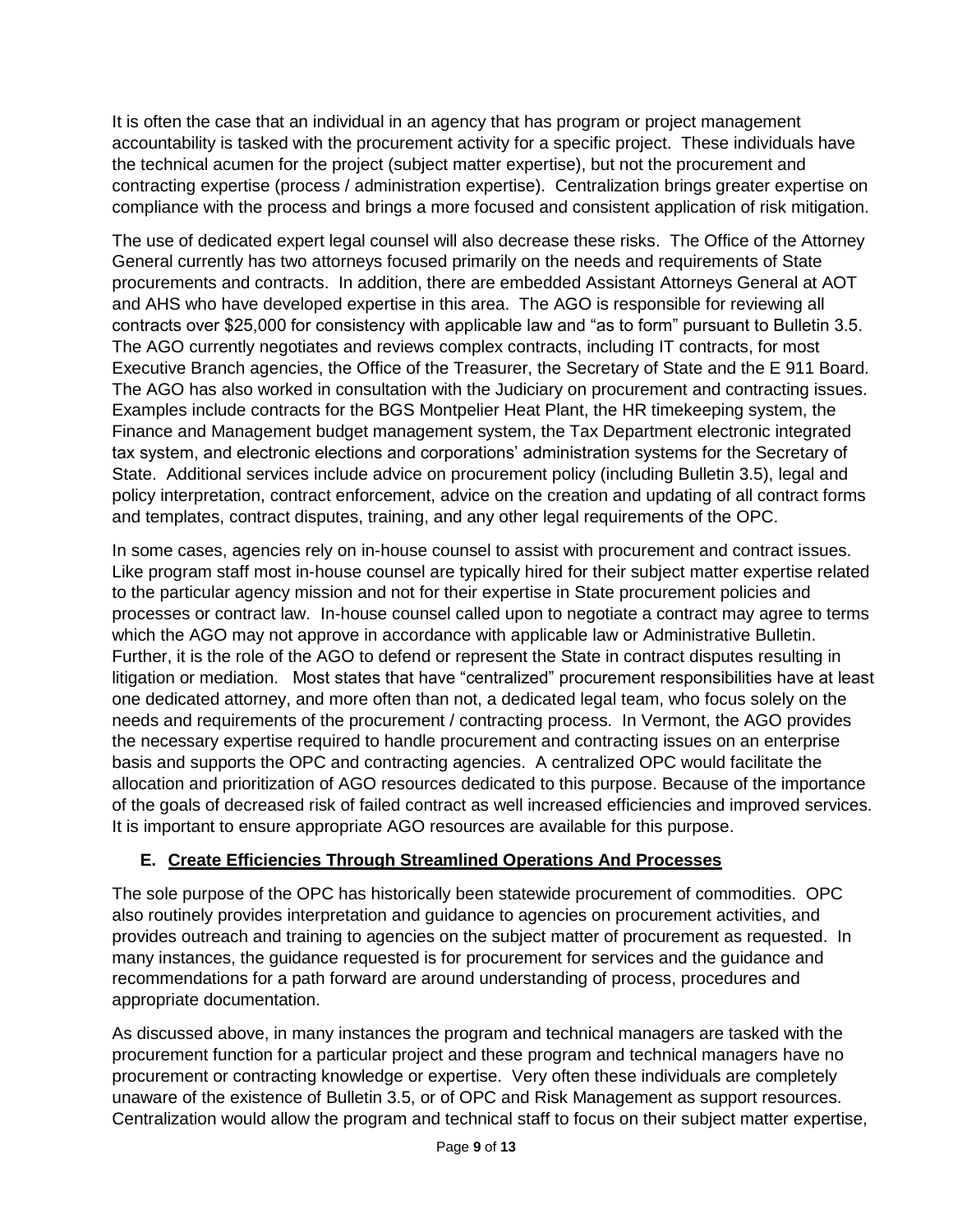manage their program goals, identify program and technical requirements, and partner with OPC as a resource to conduct the procurement utilizing the best means possible. Appropriate allocation of staffing resources should result in better services and better contracting outcomes.

A centralized OPC would become a central repository of procurement and contracting data. Today there are a handful of systems being used across the State for managing agency contracts and purchases. These are stand-alone systems which do not interact with each other. Consequently, any need to compile statewide requirements results in a very protracted and time consuming effort, not to mention an inordinate margin of error inherent to pulling data streams together from disparate systems.

# **F. Positions The State For Next Generation Integrated E-Procurement Systems**

The State is committed to the implementation of a centralized eProcurement system. Electronic processes for procurement are the norm across the country. Centralizing OPC should be thought of as a vital and pivotal "First Step" toward the "Next Step" of eProcurement. The VISION upgrade to 9.2 (the State's financial management system) and the implementation of eProcurement will be made easier and more manageable with the advent of a centralized procurement model today. eProcurement is the natural extension of the centralization process and the transition to eProcurement will only be better and easier with centralization.

- VISION Statewide Financial System upgrade: the RFP ("Request for Proposal") for the VISION Financial System upgrade is under final review. The RFP's expected release date will be October 15, 2016. This RFP focuses on upgrading the current system functionality to a supported version.
- An RFI ("Request for Information") is under development to gather information to explore options and costs for a new system vs. upgrade. The RFI release and response periods will be timed to receive the responses in the same time frame as the upgrade RFP;
- A second RFP for the e-Procurement front end is in development with a projected release date of mid-November 2016;
- Finally, an RFP for additional Project Costing and Project Management module(s) will be developed after the determination of vendor for the primary system is made. Project Costing and Project Management is focused on replacing VTrans' STARS project system and will be primarily utilized by AOT, BGS, ANR, AOA and AHS for construction and IT Projects.

Centralized state purchasing organizations are playing a greater role to increase the success rate of contracts and programs. Through common best practice solicitation and award processes, central purchasing organizations are able to work with agencies to design and implement contracts that enable better controls over the contract life. Increased service contract success equates to a lower cost of government and increased delivery of intended services to our taxpayers.

BGS actively holds 875 contracts of which just over 500 are commodity contracts with the remaining balance being service contracts. The FY 2016 Contracts for Service Stats are identified below: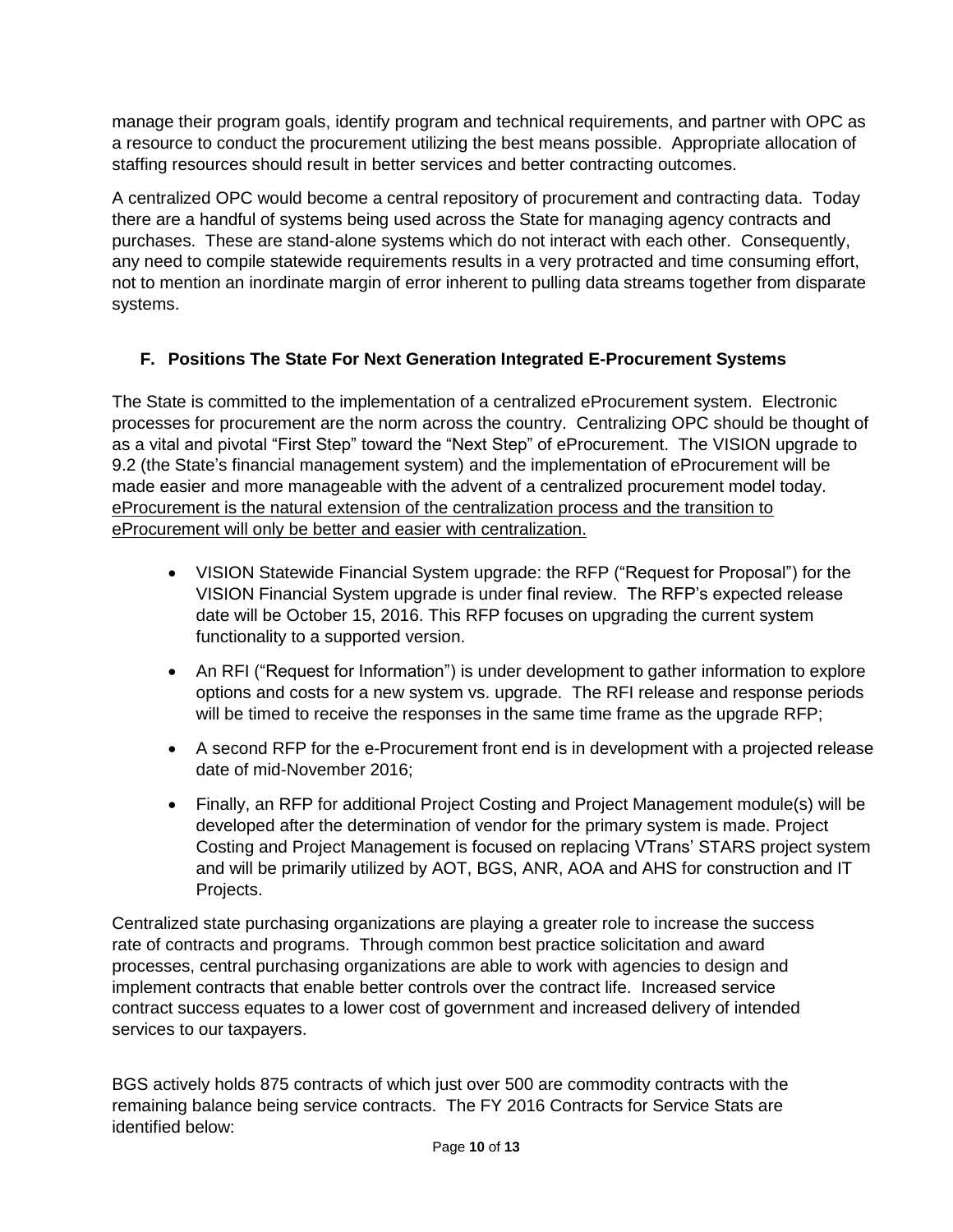| FY 2016 Contracts for Service Stats, by Range |             |                                |                      |                       |  |  |
|-----------------------------------------------|-------------|--------------------------------|----------------------|-----------------------|--|--|
| % Number<br><b>Contracts</b>                  | # Contracts | <b>Contract Value</b><br>Range | <b>Total Dollars</b> | % Dollars by<br>Range |  |  |
| 0.30%                                         | 5           | \$10 M & Over                  | \$<br>82,600,000.00  | 24.9%                 |  |  |
| 0.30%                                         | 6           | $$5 M - $10 M$                 | \$<br>42,468,878.75  | 12.8%                 |  |  |
| 1.90%                                         | 34          | $$1 M - $5 M$                  | \$<br>64,229,443.55  | 19.4%                 |  |  |
| 3.30%                                         | 60          | $$500 K - $1 M$                | \$<br>41,765,146.44  | 12.6%                 |  |  |
| 5.50%                                         | 99          | $$250 K - $500 K$              | \$<br>33,016,540.11  | 10.0%                 |  |  |
| 13.60%                                        | 246         | $$100 K - $250 K$              | \$<br>37,907,570.72  | 11.4%                 |  |  |
| 10.10%                                        | 182         | $$50 K - $100 K$               | \$<br>12,401,601.34  | 3.7%                  |  |  |
| 10.50%                                        | 190         | $$25 K - $50 K$                | \$<br>6,544,841.25   | 2.0%                  |  |  |
| 54.50%                                        | 983         | Under \$25 K                   | \$<br>10,387,753.50  | 3.1%                  |  |  |
| 100.00%                                       | 1805        | <b>GRAND TOTAL</b>             | \$331,321,775.66     | 100.00%               |  |  |

#### <span id="page-10-0"></span>**5. ASSUMPTIONS AND CONSTRAINTS:**

Even with the new organizational structure, collaboration and communication between OPC and each agency will be key. There will always be a need for the OPC to work directly and continuously with the agencies to timely and effectively source agency needs in the best possible manner at the best possible price.

We are in the process of reinstating the Purchasing Advisory Council (PAC) which is to be composed of agency and OPC personnel. The PAC will provide a forum for discussion of policies and procedures, and make recommendations for the promotion and improved effectiveness of the statewide purchasing function.

This centralization effort will leave the decision to purchase services with each agency, however the purchasing process for all contracts will be conducted through OPC. Further, contract management, compliance and enforcement will remain the responsibility of each agency, but OPC will be available for training with respect to best practices. Agencies may also buy services from contracts Statewide enterprise contracts administered by OPC.

It is foreseeable that certain agencies will resist the structural changes required by this action.

Centralization may also be perceived by some as simply creating hurdles to the way business is currently conducted rather than improving processes and practices. It is with this in mind that the OPC anticipates developing delegation levels, dollar and risk thresholds. Initially, all agencies will have the authority to conduct procurements and enter into contracts for services without the involvement of OPC. Threshold-based delegation(s) will be established to provide progressive increase authority to be achieved through best practices training and certifications.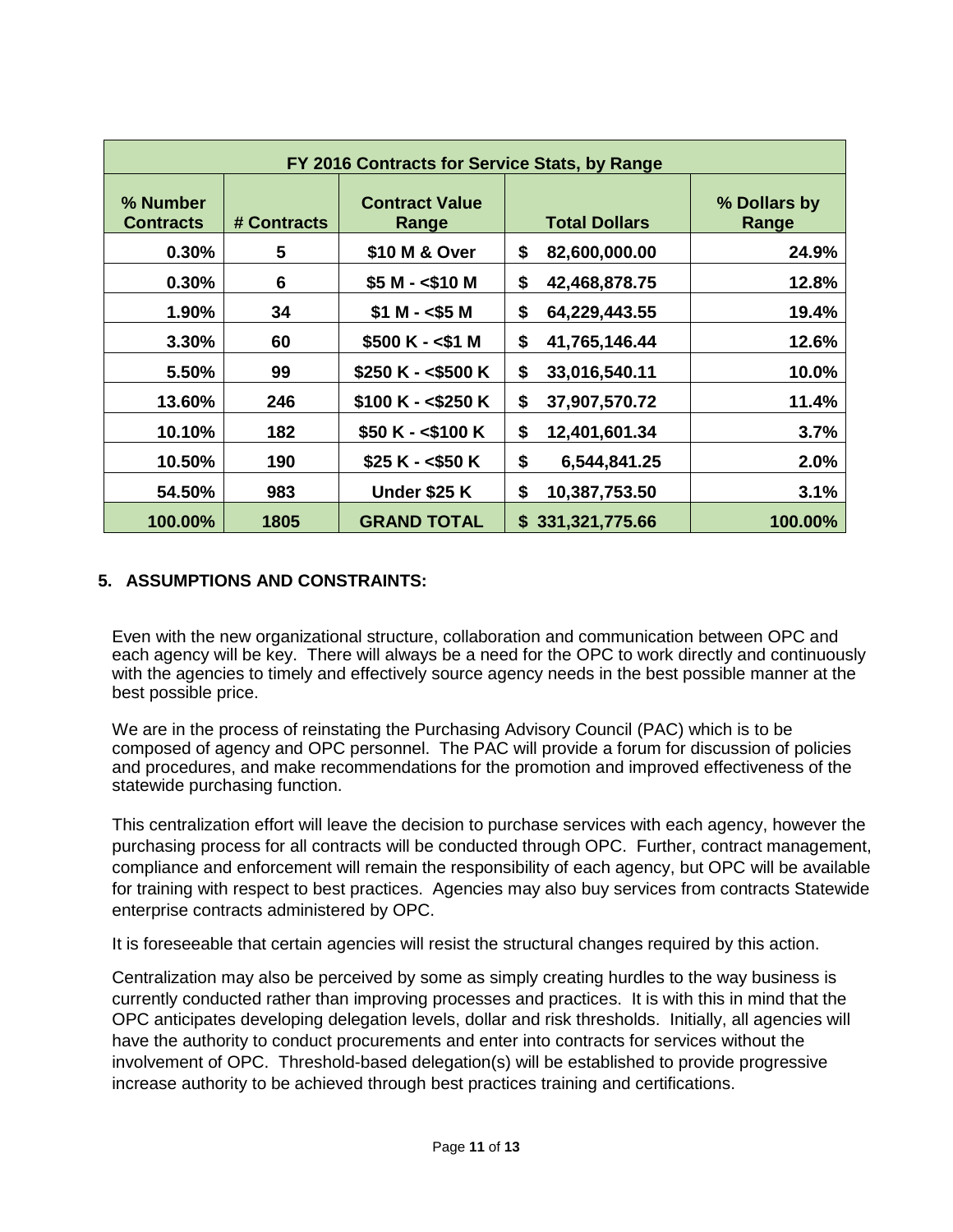#### <span id="page-11-0"></span>**6. STAKEHOLDER RECOMMENDATIONS**

In accordance with subsection (b) of the Act, consideration was given to "interested stakeholders" which includes at least three vendors that regularly contract with the State. Six vendors were contacted and asked a series of questions.

#### **The questions posed included:**

- As part of the State's continuing effort to operate in a fair and transparent fashion, we are evaluating electronic procurement systems (web-based) which will not only centralize purchasing across the State, but will provide easy access for vendors and service providers alike.
- Before we embark on such a far reaching endeavor, we thought it prudent to reach out to you for feedback…on how you feel the State conducts itself now in this important area but also how you foresee doing business with us in a more open and accessible web environment.
- How would you characterize your company's ability to conduct business with the State of Vermont under existing practices?
- What hurdles, if any, are you confronted with when trying to acquire state business? Are processes clear? Do you find ambiguity in the system? How seamless of a routine would you say the State currently offers your company in any given bidding process?
- Do you believe you have equal footing (fair and impartial treatment) with other vendors? Would a more open procurement environment, one in which you as a bidder, would have access to general procurement activity, at the touch of a few keystrokes, be of significant value to you?

#### **Overall input received:**

- Procurement is perceived as fair and open.
- Standardization across the state is not consistent.
- Concern expressed over their being a consistent "chain of command" to elevate issues to.
- Concern expressed over payment schedules not clearly defined in the contracts. Although the state indicates payment in 30 days; it is more like 60-90 days and in some cases 120 days which causes additional issues.
- One vendor indicated the State would benefit the "perspective of the contractor" on some construction projects when the design and plans were being developed by the state and their designers. If you had a contractor not involved in the project, and wasn't a bidder for the work, they could provide a "contractor perspective"; could save the state time and money. The contractor could point out a couple tweaks that could make it easier for a contractor to bid, which ultimately saves time and money. Otherwise, they are bidding per the "plan", etc.